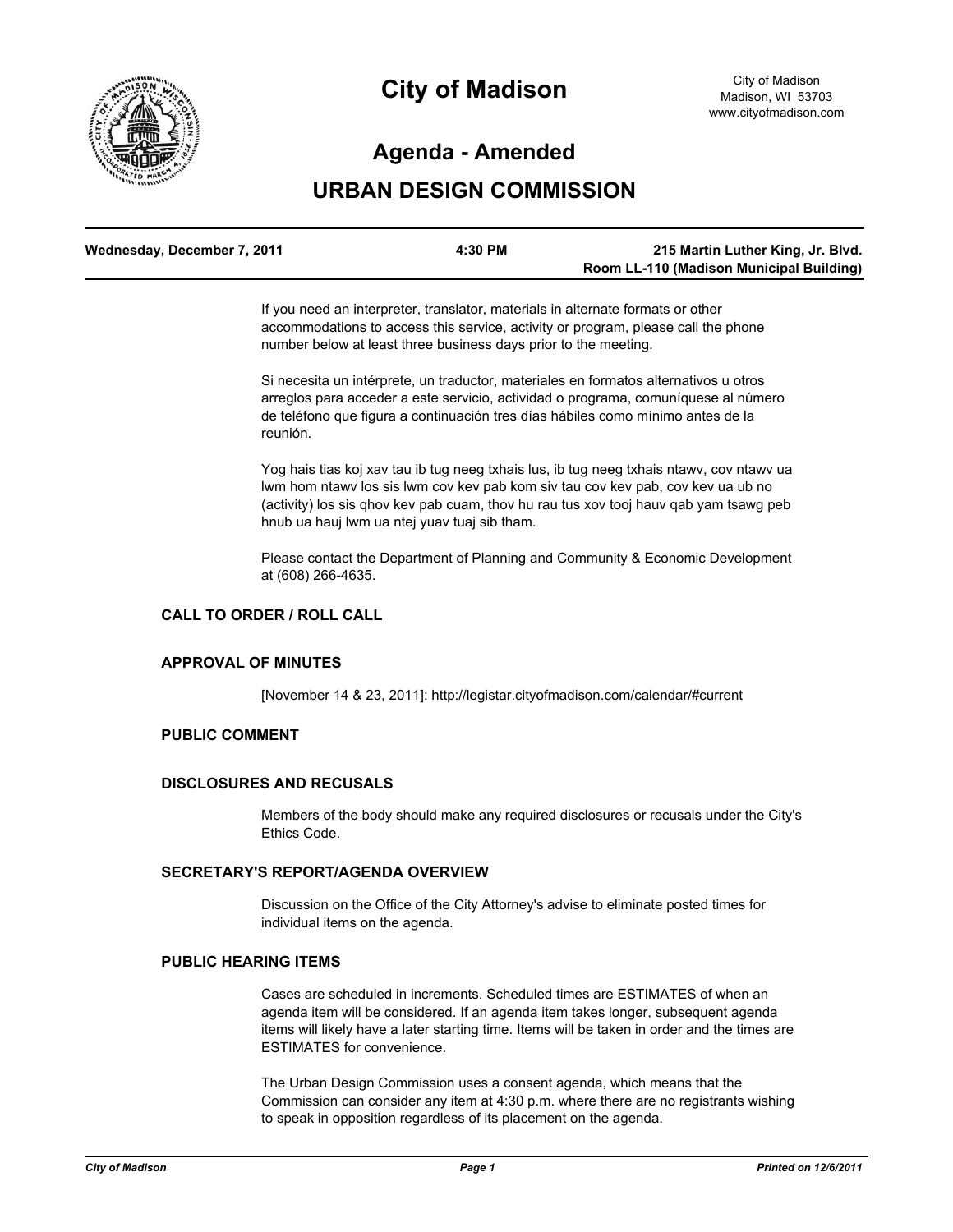| 1. | 24240 | 5515 Medical Circle - Comprehensive Design Review and Exceptions for<br>Signage for the YMCA of Dane County in UDD No. 3. 19th Ald. Dist.<br>Owner: YMCA of Dane County<br>Agent: Poblocki Sign Company<br>Final Approval is Requested<br>4:35 p.m.                                                      |
|----|-------|----------------------------------------------------------------------------------------------------------------------------------------------------------------------------------------------------------------------------------------------------------------------------------------------------------|
| 2. | 24578 | 2030 Pennsylvania Avenue - Comprehensive Design Review of Signage for<br>"Hooper Corporation" in UDD No. 4. 12th Ald. Dist.<br>Owner: Hooper Corporation<br>Agent: Ryan Signs, Inc.<br>Final Approval is Requested<br>4:45 p.m.                                                                          |
| 3. | 24579 | 4512 & 4522 East Washington Avenue - Comprehensive Design Review of<br>Minor Alteration to an Existing Conditional Use, Signage for "East"<br>Washington Plaza" in UDD No. 5. 17th Ald. Dist.<br>Owner: Armms Investment Co., LLC<br>Agent: Ryan Signs, Inc.<br>Final Approval is Requested<br>5:00 p.m. |
| 4. | 24586 | 733 South Gammon Road - Demolition and New Construction of a<br>Retail/Commercial Building in UDD No. 2. 1st Ald. Dist.<br>Owner: John Walsh-TJS Ventures<br>Agent: John Bieno-TJK Design Build<br>Initial Approval is Requested<br>5:15 p.m.                                                            |

Referral Recommended

# **UNFINISHED BUSINESS**

- **5. [24169](http://madison.legistar.com/gateway.aspx?M=L&ID=26650)** 7483 West Towne Way Modifications to a Previously Approved Comprehensive Design Review, Wall Signage. 9th Ald. Dist. Owner: REI Recreational Equipment, Inc. Agent: Bauer Sign Co. Final Approval is Requested 5:30 p.m.
- **6. [20458](http://madison.legistar.com/gateway.aspx?M=L&ID=22664)** 723 State Street PUD(GDP-SIP), St. Paul's University Catholic Center. 8th Ald. Dist.

Owner: St. Paul's University Catholic Center Agent: RDG Planning & Design/BWZ Architects Initial Approval is Requested 5:45 p.m.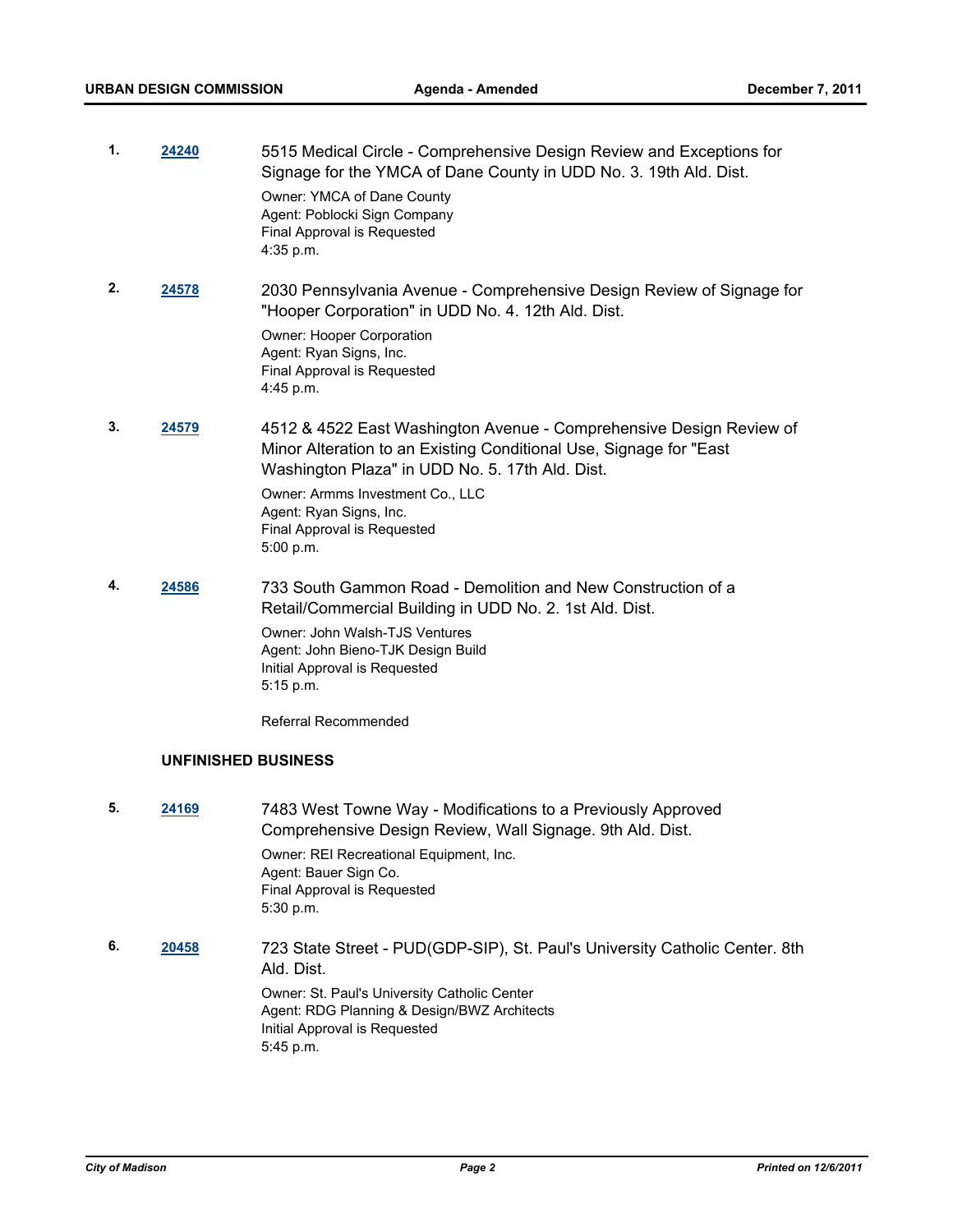**7. [16320](http://madison.legistar.com/gateway.aspx?M=L&ID=18157)** 801 South Park Street - New PUD(GDP-SIP), Mixed-Use Development in UDD No. 7. 13th Ald. Dist.

> Revised Application for Mixed-Use, Two-Story Building with Drive-Up Window.

Owner: Pat McCaughey-Capitol Bassett, LLC Agent: John Bieno-TJK Design Build Initial Approval is Requested 6:15 p.m.

Referral Recommended

**8. [08441](http://madison.legistar.com/gateway.aspx?M=L&ID=9634)** 1601-1739 Thierer Road - Development of a New Outpad Site in an Existing Planned Commercial Site. 17th Ald. Dist. Owner: Robert Brigham/Theodore Holen Agent: John Brigham Informational Presentation 6:30 p.m.

#### **NEW BUSINESS**

| 9.  | 24671 | 402 South Point Road - Public Building. 9th Ald. Dist.                                                                                                                                                |
|-----|-------|-------------------------------------------------------------------------------------------------------------------------------------------------------------------------------------------------------|
|     |       | Owner: City of Madison Streets - West Side Public Works<br>Agent: Angus Young Associates-Jeffrey Hazekamp<br>Initial Approval is Requested<br>6:45 p.m.                                               |
| 10. | 24693 | 701 & 737 Lorillard Court and 159-171 Proudfit Street - PUD (GDP-SIP)<br>Apartment Building with 115 Apartments. 4th Ald. Dist.                                                                       |
|     |       | <b>Owner: Urban Land Interests</b><br>Agent: Christopher Schramm-Valerio Dewalt Train Associates, Inc.<br>Informational Presentation<br>7:00 p.m.                                                     |
| 11. | 24690 | 1323 West Dayton Street - PUD-SIP Eight-Story Apartment Building with 73<br>Units 8th Ald Dist.                                                                                                       |
|     |       | Owner: Jim Stopple-Stoddard Arms, LLP<br>Agent: J. Randy Bruce-Knothe & Bruce Architects, LLC<br>Informational Presentation<br>7:20 p.m.                                                              |
| 12. | 24691 | 507 West Johnson, 202, 210 North Bassett, and 512, 520 West Dayton<br>Streets - PUD-GDP for Two Apartment Buildings; a Twelve-Story with 155<br>Units and a Three-Story with 42 Units. 4th Ald. Dist. |
|     |       | Owner: Scott Faust & Ron Fedler<br>Agent: J. Randy Bruce-Knothe & Bruce Architects, LLC<br>Initial Approval is Requested<br>7:40 p.m.                                                                 |
|     |       |                                                                                                                                                                                                       |